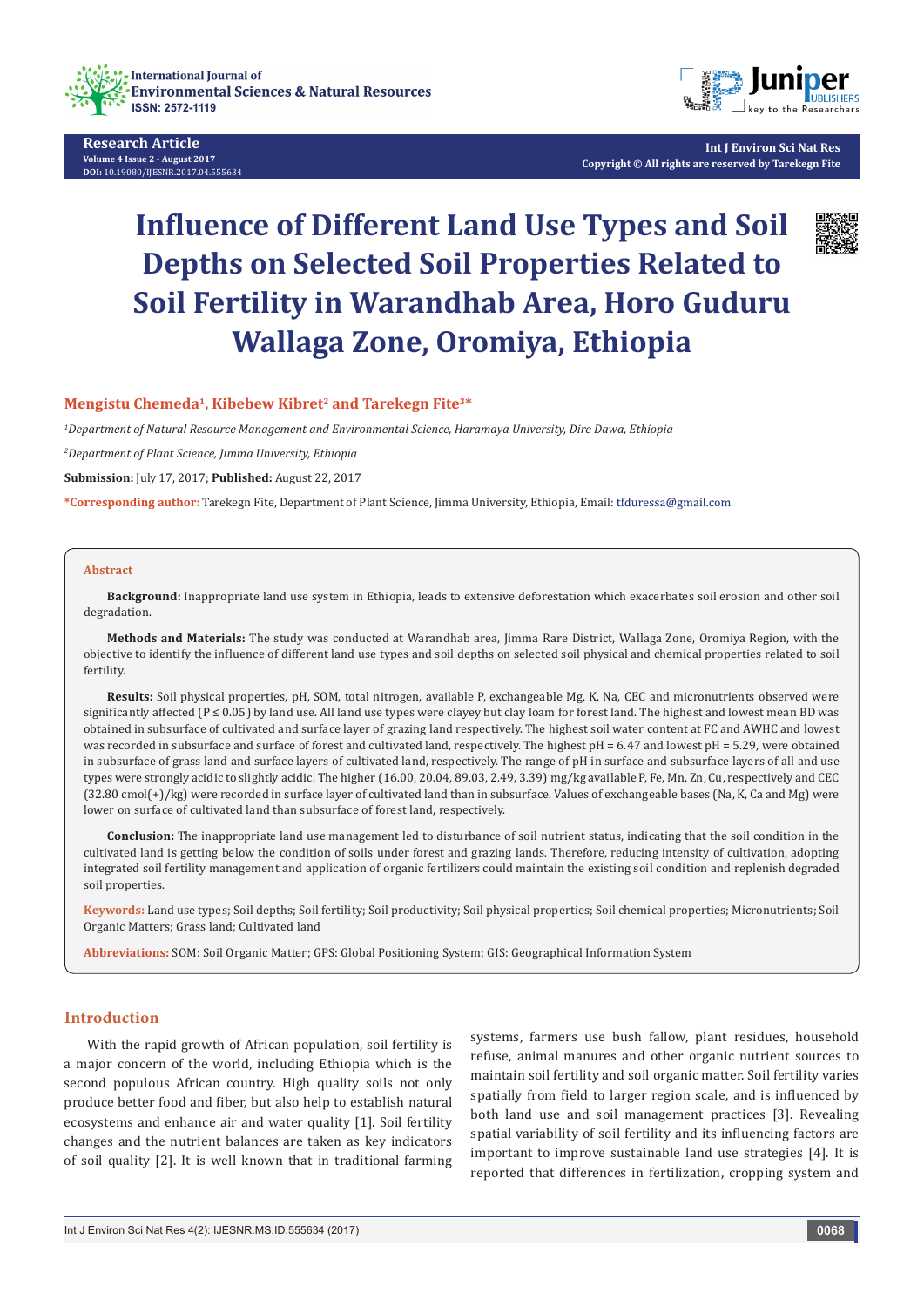farming practices were the main factors influencing soil fertility quality at field scale [5].

The physical conditions and variations in altitude have resulted in a great diversity of climate, soil and vegetation Asrat [6] which constitutes the high mountains, deep gorges, flattopped plateaus, and rolling plains of Ethiopian topographical feature. Due to such typical feature and cultivation pattern such as on steep and fragile soils with inadequate investments in soil conservation, erratic and erosive rainfall patterns, declining use of fallowing, limited recycling of dung and crop residues to the soil, limited application of external sources of plant nutrients, deforestation and overgrazing Belay [7] and Hurni [8] were the main causes of land degradation in Ethiopia. Inappropriate use of land, mainly characterized by extensive deforestation and conversion into agricultural land, is the most widespread change in land use in Ethiopia [9,10]. All these contribute to the change in chemistry, biology and hydraulics of the soil.

*Smith et al*. [11] reported that deforestation and cultivation of the same land as the main cause of changes in soil pH and acidifications. Although soil organic matter (SOM) are crucial in regulating the supply of plant nutrients, water flow and determines the physical properties of the soil Cotrufo *et al*. [12], its altered by soil managements and types, land uses systems and types and the climate [13-15]. As reported by Genxu *et al*. [16] the availability and distributions of P in soil profile is determined by the different land use types, management practices such as level of SOM, biomass production in the soil, vegetation cover and nutrient cycling in the ecosystems. In another study, in the sub-humid highlands of South-western Ethiopia, shift of land use changes from natural forest to cultivation led to depletion of P [9]. Because of the study area are facing agricultural challenges such as shortage of land for crop cultivation and livestock grazing, decline of soil fertility and rainfall variability resulting in low yield production, determining the soil property is crucial for further soil management and improvement. Therefore, this study was initiated with the objective to investigate the influence of different land use types and soil depths on selected soil physical, chemical properties and organic matter in Warandhab areas of Jimma Rare District.

## **Materials and Methods**

**069**

#### **Description of the Study Area**

The study was conducted at Warandhab area in Jimma Rare District, Horo Guduru Wallaga Zone, Oromiya Regional State. It is about 255 km away from the capital, Addis Ababa, and located in the mid-west of Ethiopia and 10 km away from the district town, Wayu, to the west. Geographically, it is located between 9° 13' 26" to 9° 15' 58" north latitude, and 37° 15' 14" to 37° 16' 02'' east longitude with an elevation ranging 2224-2243 metres above sea level (Figure 1). It covers an area of about 800 hectares and shares commonly with Dile Kolba Peasant Association to the west, Biqiltu Babala and GudataDobi PA in the east, Bada Warqe

PA in the south and swamp/marsh area in the north. Jimma Rare District shares boundaries in the west with Jimma Ganati and BakoTibe Districts, in the north with Guduru District, in the south and east with Caliya District. This district possesses a total area of 340.78 km<sup>2</sup> (Figure 1).



#### **Climate**

The average weather data recorded at the weather station located at Wayu town near the study area from the year 2004- 2010 indicates that the study area has a uni-modal rainfall pattern with mean annual rainfall of 1530.9 mm. The rainy season covers the period from mid-April to October and the maximum rain is received in the months of June, July and August (Figure 2). The annual mean minimum and maximum and the annual average air temperature for the year 2010 are 11.5, 23.8, and 17.625 °C, respectively (Figure 2).



#### **Site Selection, Soil Sampling and Preparation**

Planning, surveying and appropriate sampling are important considerations when attempting to measure changes in surface soil chemical and physical properties to accommodate spatial variation. Primarily, a general visual field survey of the area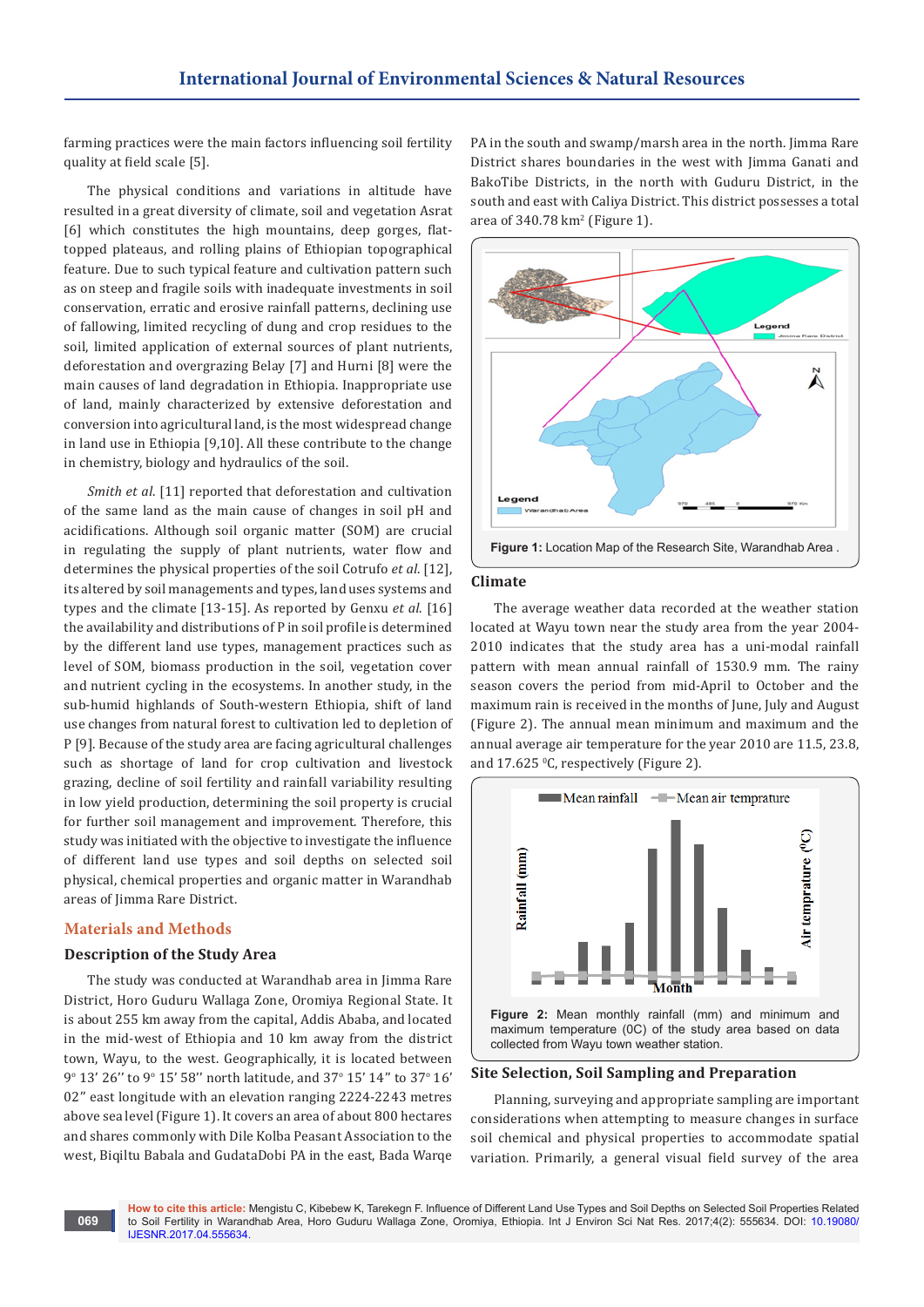was carried out to have a general view of the variations in the study area. Representative soil sampling site were then selected based on vegetation cover and cultivation history. Following this, three representative land uses (cultivated, forest and grass lands) were selected and Global Positioning System (GPS) and clinometers were used to identify the geographical locations and slopes of the sampling sites, respectively. Using Geographical Information System (GIS) and geographical coordinates for each sampling site, the sampling site was sketched. Composite soil samples were collected from the depths of 0-20 and 20- 40 cm. Each composite soil samples was made from 5-10 subsamples collected from within the respective area delineated as a replication of such land use. Dead plants, furrow, old manures, wet spots, areas near trees and compost pits were excluded during collection of samples. This was minimizing differences, which may arise because of the dilution of SOM due to mixing through cultivation and other factors.

The soil samples collected from representative land uses with its replications were then air-dried, mixed well and passed through a 2 mm sieve for the analysis of selected soil physical and chemical properties. Separate soil core samples from the 0-20 and 20-40 cm depths were taken with a sharp-edged steel cylinder forced manually into the soil for bulk density determination. To make one composite soil sample the subsamples were mixed well and about 1 kg of the mixed subsamples was properly labeled. Finally eighteen total composite soil samples were prepared and packed in a plastic bowl, and transported to Soil Testing Centre for further analysis.

## **Analysis of Soil Properties**

Soil texture was determined by the Bouyoucos hydrometer method after destroying organic matter and dispersing the soil by using sodium hexametaphosphate as described by [17]. Bulk density was determined from undisturbed soil samples by the core method after drying a defined volume of soil in an oven at 105 °C to constant weight [18]. It was calculated as the ratio of mass of oven dried soil to the volume of the sampling core. The soil water content at PWP and FC was determined after soils were subjected to required pressures (15 and 1/3 bars, respectively) by the pressure plate apparatus. Soil pH  $(H_2O)$ and pH (KCl) were measured by using a pH meter in a 1:2.5 soil: water and soil: KCl ratios, respectively [19]. Soil organic carbon was estimated by the Walkley-Black wet oxidation method and converted to organic matter by multiplying the percent organic carbon content by a factor of 1.724, assuming that organic matter is composed of 58% carbon [20].

Total nitrogen was determined by the micro-Kjeldahl digestion, distillation and titration method Sahlemedhin and Taye [21] and available P was determined using the standard Olsen extraction method [22]. Total exchangeable bases were determined after leaching the soils with ammonium acetate [23]. Amounts of  $Ca^{2+}$  and  $Mg^{2+}$  in the leachate were analyzed

by atomic absorption spectrophotometer and K<sup>+</sup> and Na<sup>+</sup> were analyzed by flame photometer. Cation exchange capacity was determined at soil pH level of 7 after displacement by using 1N ammonium acetate method in which it was estimated titrimeterically by distillation of ammonium that was displaced by sodium [24]. Percent base saturation was calculated by dividing the sum of the base forming cations (Ca, Mg, Na, and K) by the CEC of the soil and multiplying by 100. Total exchangeable acidity was determined by saturating the soil samples with potassium chloride solution and titrated with sodium hydroxide as described by [25]. Extractable micronutrients (Fe, Cu, Zn, and Mn) were extracted by diethylene triamine penta acetic acid (DTPA) as described in [21]. Finally, the amounts of all these micronutrients were measured by atomic absorption spectrophotometer at their respective wave lengths.

# **Statistical Analysis**

The general linear model (GLM) ANOVA procedure of statistical analysis system SAS [26] was used for performing the significance of differences in soli parameters. A post hoc separation of means was done by least significant difference (LSD) test after main effects was found significant at P≤0.05. The analysis was performing for each land use types (cultivated, grass and forest lands) in six combined treatments.

# **Results and Discussion**

# **Soil Physical Properties**

## **Soil texture**

The sand and clay fractions were significantly  $(P \le 0.01)$ affected by the interaction of land use and soil depth. Similarly, the silt fraction was significantly ( $P≤ 0.01$ ) affected by land use and soil depth (Table 1). Considering the interaction effects of land use and soil depth, the highest (51%) sand and (31%) silt contents were recorded at the surface layer of forest land than cultivated land. In contrast, the highest (58%) clay content was recorded at the subsurface layer of the cultivated land, whereas the lowest (18.00) clay content was observed in the surface layer of the forest land (Table 1). The current result is in agreement with the findings of Shiferaw [27] who reported an increase in clay content with depth under cultivated lands due to long period of cultivation.

In a similar way Boke [28]; Alemayehu and Sheleme [29] reported that high sand content in grass land soils in Southern Ethiopia. Buol [30] also observed that the accumulation of clay in the subsurface horizon could also be contributed by the *in situ* synthesis of secondary clays or the residual concentration of clays from the selective dissolution of more soluble minerals of coarser grain size in the B horizon. Agoume and Birang [31] similarly found that land-use systems and soil depths significantly affected the sand, the clay and the silt fractions of the soils size distributions in Cameroon and even by land use alone Jaiyeoba, VoundiN, kana and Tonye [32-36] reported that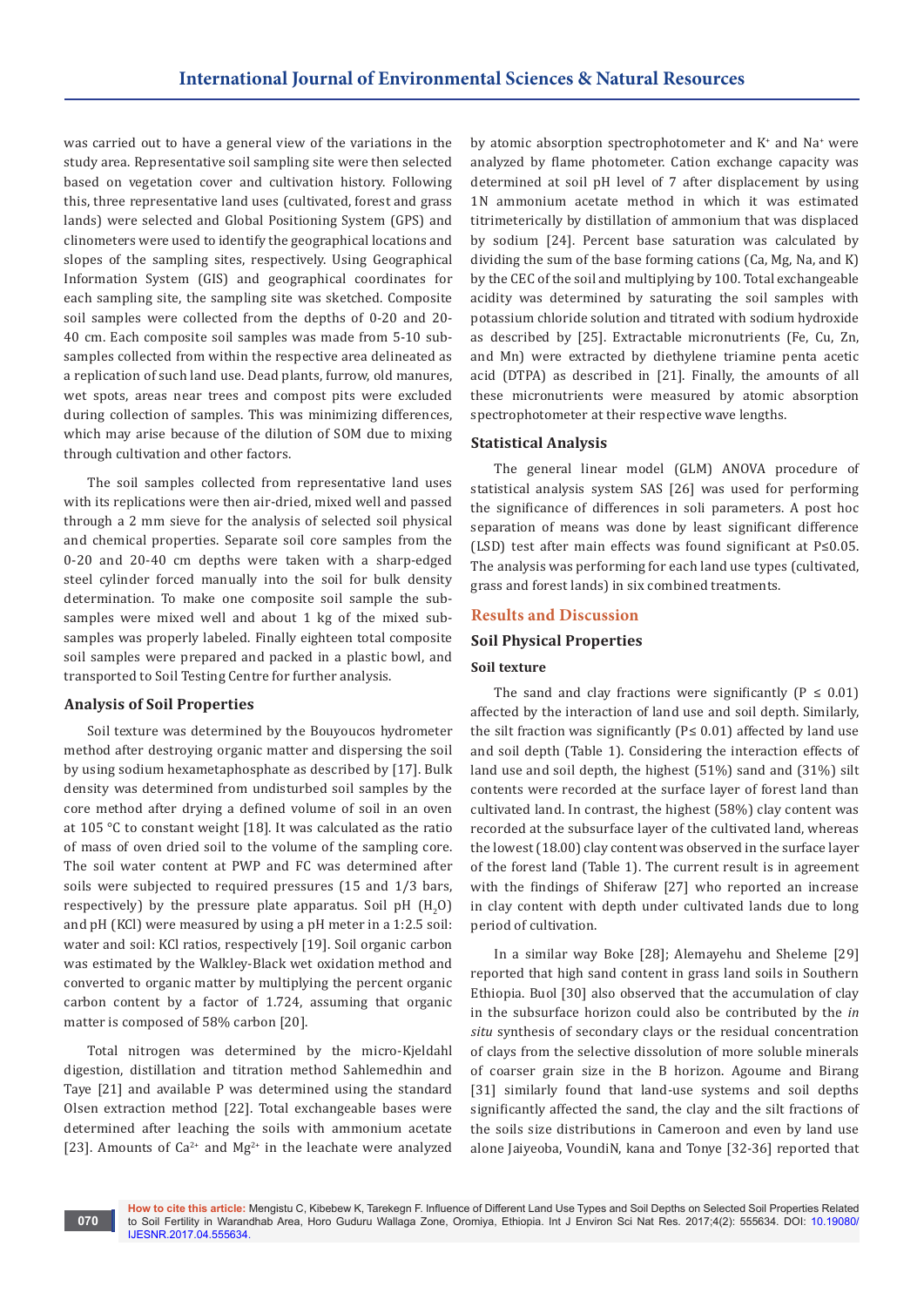continuous cropping and intensive land use affected the particle size distribution and that these changes related to cultivation time, but the current finding is in contradict to the result reported by Shepherd et al. [35] who found that land use systems were no effect on soil particles. Sand and silt content decrease while clay content increases across depth from surface to subsurface soils. The increase in clay contents with depth under all land use types may be due to translocation of clay from surface to subsurface layers, which ultimately increase the proportion of sand and silt contents in the surface soil layers.

#### **Soil water characteristics**

Water retention at both FC and PWP was significantly affected by main effects ( $P \le 0.01$ ) and their interaction (Table 1). Moreover, AWHC was significantly ( $P \le 0.01$ ) affected by land use and soil depth but not significantly ( $P > 0.05$ ) affected by their interactions (Table 1). Significant difference in FC and PWP due to the interaction of land use and soil depth as observed in the study area was high at subsurface layers of the forest and cultivated lands and low at the surface layers of the cultivated and grass lands, respectively (Table 2). On the other hand, the highest (17.98%) and the lowest (9.67%) AWHC among the land use types was obtained in the forest and cultivated lands, respectively. The soil water content at FC, PWP and AWHC increased with soil depth (Table 2). The result of this study is in agreement with Wakene [37] and Ahmed [38] who reported that soil water content at FC, PWP and AWHC were found to increase with depth for soils under different management practice. As per AWHC rating developed by Beernaert [39], the AWHC of the surface soils of the study area was in the range of low in cultivated land to medium in forest land (Table 2). Moreover, various studies also examined the effects of land use and land cover change on soil physico-chemical properties [31, 32,39-41]. \*Main effect means within a column followed by the same letter are not significantly different from each other at  $p \le 0.05$  LSD = least significant difference; SEM = standard error of the mean;  $BD = bulk density$ ;  $FC = field capacity$ ;  $PWP = permanent$  wilting point; AWHC = available water holding capacity.

**Table 1:** Interaction effects of land use and soil depth (cm) on soil physical properties in Warandhab area.

|                         | Sand $(\%)^*$      |           | Silt $(\%)^*$   |           | Clay $(%)^*$    |           | BD $\rm(gcm^{-3})^*$ |                    | FC $(%)^*$      |           | <b>PWP</b> $(\%)^*$ |           | AWHC $(%)^*$    |           |
|-------------------------|--------------------|-----------|-----------------|-----------|-----------------|-----------|----------------------|--------------------|-----------------|-----------|---------------------|-----------|-----------------|-----------|
| <b>Land use</b><br>type | Soil depth<br>(cm) |           | Soil depth (cm) |           | Soil depth (cm) |           | Soil depth (cm)      |                    | Soil depth (cm) |           | Soil depth (cm)     |           | Soil depth (cm) |           |
|                         | $0 - 20$           | $20 - 40$ | $0 - 20$        | $20 - 40$ | $0 - 20$        | $20 - 40$ | $0 - 20$             | $20 - 40$          | $0 - 20$        | $20 - 40$ | $0 - 20$            | $20 - 40$ | $0 - 20$        | $20 - 40$ |
| Cultivated<br>land      | 28.33c             | 21.00d    | 27.00b          | 20.33c    | 44.67c          | 58.67a    | 1.36ab               | 1.45a              | 34.17e          | 40.91c    | 25.80cd             | 29.95a    | 8.37e           | 10.96d    |
| Grass<br>land           | 35.00b             | 27.67c    | 29.00ab         | 22.33c    | 36.00d          | 50.00b    | 1.04c                | 1.17 <sub>bc</sub> | 35.16d          | 40.83c    | 23.14e              | 25.06d    | 12.02d          | 15.77c    |
| Forest<br>land          | 51.00a             | 33.00b    | 31.00a          | 31.00a    | 18.00e          | 36.00d    | 1.09c                | 1.14bc             | 43.87b          | 47.13a    | 26.66c              | 28.39b    | 17.21b          | 18.74a    |
| LSD(0.05)               |                    | 2.90      | 2.95            |           |                 | 3.09      |                      | 0.26               |                 | 0.85      | 2.23                |           |                 | 1.25      |
| SEM(±)                  |                    | 0.800     | 0.274           |           |                 | 0.156     |                      | 0.079              |                 | 0.291     | 0.364               |           |                 | 0.384     |

**Table 2:** Main effects of land use and soil depth on selected physical properties of soils in Warandhab area.

| <b>Treatments</b>  | Sand $(\% )$ | Silt $(\%)$ | Clay $(\% )$ | <b>STC</b>        | BD $(g/cm^3)$     | FC(%)  | PWP(%) | AWHC(%) |  |  |  |
|--------------------|--------------|-------------|--------------|-------------------|-------------------|--------|--------|---------|--|--|--|
| Land use*          |              |             |              |                   |                   |        |        |         |  |  |  |
| Cultivated<br>land | 24.66c       | 23.66b      | 51.66a       | $\mathsf{C}$      | 1.41a             | 37.54b | 27.87a | 9.67c   |  |  |  |
| Grass land         | 31.33b       | 25.66bb     | 43.00b       | $\mathsf{C}$      | 1.11b             | 37.99b | 24.09b | 13.89b  |  |  |  |
| Forest land        | 42.00a       | 31.00a      | 27.00c       | cl                | 1.12 <sub>b</sub> | 45.49a | 27.52a | 17.98a  |  |  |  |
| LSD(0.05)          | 2.047        | 2.083       | 2.186        |                   | 0.186             | 0.598  | 0.933  | 0.886   |  |  |  |
| SEM(t)             | 2.516        | 1.312       | 3.477        |                   | 0.060             | 1.185  | 0.650  | 0.645   |  |  |  |
| CV(% )             | 4.872        | 6.047       | 4.190        |                   | 11.956            | 1.152  | 2.738  | 4.976   |  |  |  |
|                    |              |             |              | Soil depths (cm)* |                   |        |        |         |  |  |  |
| $0 - 20$           | 38.11a       | 29.00a      | 32.89b       | cl                | 1.16a             | 37.73b | 25.19b | 12.53b  |  |  |  |
| $20 - 40$          | 27.22b       | 24.55b      | 48.22a       | $\mathsf{C}$      | 1.25a             | 42.96a | 27.99a | 15.16a  |  |  |  |
| LSD(0.05)          | 1.672        | 1.701       | 1.785        |                   | 0.152             | 0.488  | 0.762  | 0.723   |  |  |  |
| SEM $($ $\pm)$     | 2.597        | 1.167       | 3.643        |                   | 0.070             | 1.302  | 0.662  | 1.228   |  |  |  |

**How to cite this article:** Mengistu C, Kibebew K, Tarekegn F. Influence of Different Land Use Types and Soil Depths on Selected Soil Properties Related to Soil Fertility in Warandhab Area, Horo Guduru Wallaga Zone, Oromiya, Ethiopia. Int J Environ Sci Nat Res. 2017;4(2): 555634. DOI: [10.19080/](http://dx.doi.org/10.19080/IJESNR.2017.04.555634) [IJESNR.2017.04.555634.](http://dx.doi.org/10.19080/IJESNR.2017.04.555634)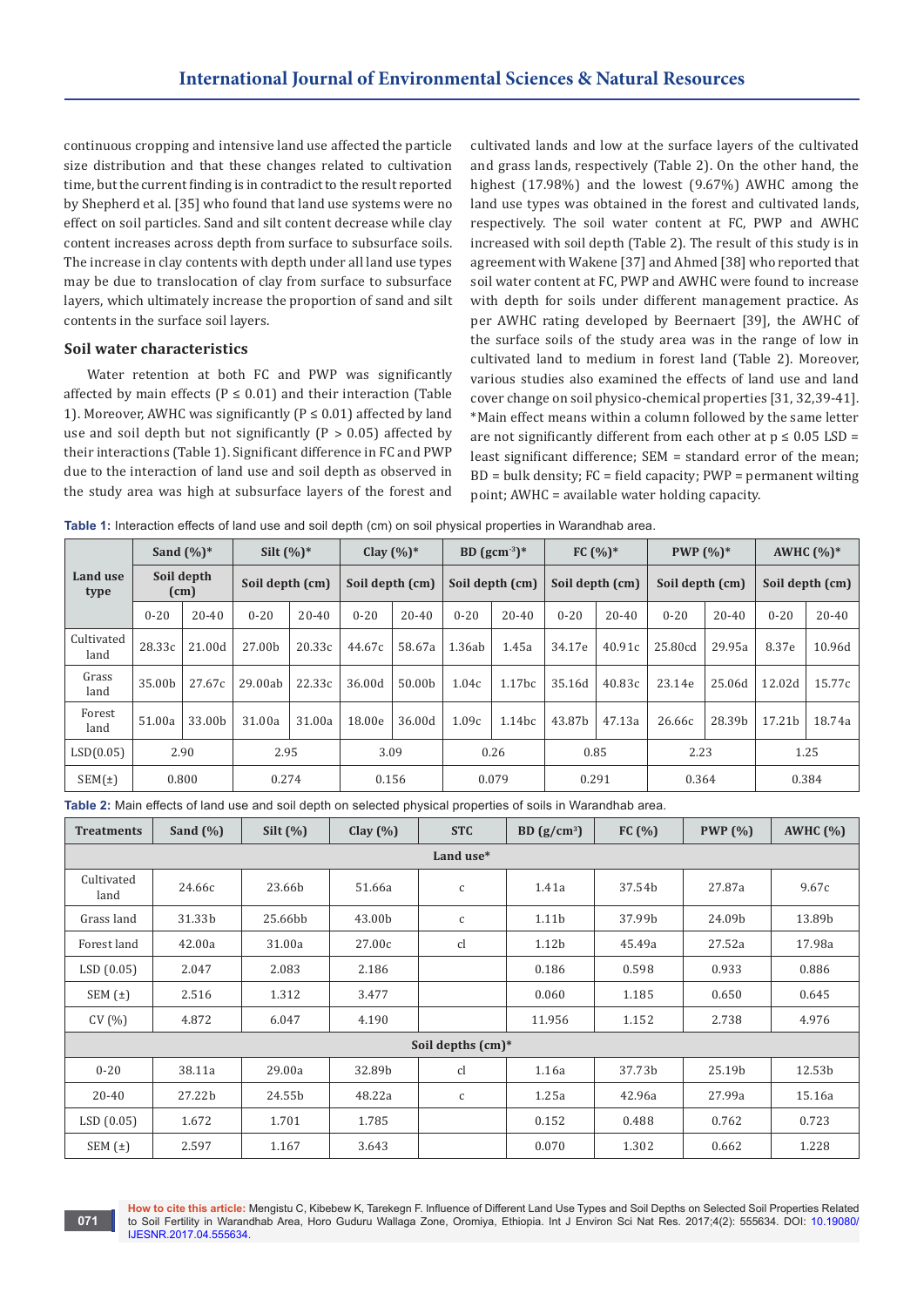Bulk density value was significantly ( $P \le 0.05$ ) affected by land use types (Table 2). The highest  $(1.41 \text{ g/cm}^3)$  mean value of bulk density was recorded on the cultivated land and the lowest  $(1.11 \text{ g/cm}^3)$  mean value under the grass land (Table 2).

Compaction resulting from intensive cultivation might have caused the relatively higher bulk density values in the surface soil layers of the cultivated land than that of the respective soil depths in the grass land. Liu [5] and Celik, [36] reported that land use and soil management practices influence the soil nutrients and related soil processes, such as erosion, oxidation, mineralization and leaching etc. Moreover, in non-cultivated land, the type of vegetative cover is a factor influencing the soil organic carbon content as reported by Liu *et al*. [5]. Land use change also produces considerable alterations Fu *et al*. [42] and

usually soil quality diminishes after the cultivation of previously untilled soils [38]. The reason for the relatively low soil bulk density on the grass and forest lands as well as surface soil layer could be due to the highest SOM content and low clay content, respectively. Similarly, Gol [43] also investigated the effects of land use change on soil properties and organic carbon at Dagdami river catchment in Turkey and bulk density as affected by land use in Ethiopia [40]. \*Main effect means within a column followed by the same letter are not significantly different from each other at  $p \le 0.05$ ; NS = not significant; STC = soil texture class;  $c = Clay$ ;  $cl = Clay$  loam;  $BD = Bulk$  density;  $FC = Field$ capacity; PWP = Permanent wilting point; AWHC = Available water holding capacity; LSD = least significant difference; SEM = Standard error of the mean; CV = Coefficient of variation.

## **Soil Chemical Properties**

**072**

**Table 3:** Interaction effects of land use and soil depth (cm) on some chemical properties of soils in Warandhab area.

|                    |                    | pH (H <sub>2</sub> O) <sup>*</sup> |                    | pH (KCl)* |                   | <b>SOM</b> $(\%)^*$ |                   | Total N $(%)^*$ | $C/N$ ratio*        |           |                 | $AvP$ (mg $kg^{-1}$ )* |                 | EA $(\text{cmol}_{(+)}\text{kg}^1)^*$ |
|--------------------|--------------------|------------------------------------|--------------------|-----------|-------------------|---------------------|-------------------|-----------------|---------------------|-----------|-----------------|------------------------|-----------------|---------------------------------------|
| Land use<br>type   | Soil depth<br>(cm) |                                    | Soil depth<br>(cm) |           | Soil depth (cm)   |                     | Soil depth (cm)   |                 | Soil depth (cm)     |           | Soil depth (cm) |                        | Soil depth (cm) |                                       |
|                    | $0 - 20$           | $20 - 40$                          | $0 - 20$           | $20 - 40$ | $0 - 20$          | $20 - 40$           | $0 - 20$          | $20 - 40$       | $0 - 20$            | $20 - 40$ | $0 - 20$        | $20 - 40$              | $0 - 20$        | $20 - 40$                             |
| Cultivated<br>land | 5.29f              | 5.72d                              | 4.17e              | 4.43d     | 3.60d             | 1.83f               | 0.18d             | 0.09f           | 11.60 <sub>bc</sub> | 11.65a    | 16.00a          | 14.67b                 | 0.27a           | 0.20ab                                |
| Grass land         | 5.99b              | 6.47a                              | 4.83b              | 5.59a     | 6.21 <sub>b</sub> | 3.30e               | 0.31 <sub>b</sub> | 0.17e           | 11.60 <sub>bc</sub> | 11.58c    | 4.00c           | 1.67d                  | 0.20ab          | 0.10 <sub>b</sub>                     |
| Forest<br>land     | 5.36e              | 5.83c                              | 4.42d              | 4.60c     | 8.37a             | 4.75c               | 0.42a             | 0.24c           | 11.59bc             | 11.62b    | 14.67b          | 2.67d                  | 0.17ab          | 0.17ab                                |
| LSD(0.05)          |                    | 0.02                               |                    | 0.01      |                   | 0.11                |                   | 0.01            | 0.02                |           |                 | 1.13                   | 0.11            |                                       |
| $SEM(\pm)$         |                    | 0.005                              |                    | 0.003     |                   | 0.032               |                   | 0.002           | 0.007               |           |                 | 0.389                  | 0.026           |                                       |

Soil pH values measured in a suspension of soil to water ratio are greater than that of in soil to KCl solution ratio. The  $\rm ph$  (H<sub>2</sub>O) value of the soils content was significantly (P  $\leq 0.01$ ) affected by all land use types and their interaction effects (Table 3). The highest (6.47) and the lowest (5.29) soil  $\text{pH-H}_{2}$ O values were recorded under the grass and the cultivated lands at 20- 40cm and 0-20cm soil depths, respectively (Table 3). Continuous cultivation practices, excessive precipitation, and application of inorganic fertilizers could be some of the factors which are responsible for the variation in pH in the soil profiles [42-45]. In line with the findings of this study, soil pH increased with depth of soil profile and relatively high pH was observed at subsoil horizons in Alfisols of Bako area Wakene [37] and in Vertisols of the central highlands of Ethiopia [46]. Agoume and Birang [31] also reported that pH of the soil as affected by land use system of an Oxisol in the Humid Forest zone of the Southern Cameroon. In other study conducted by Nega and Heluf [47] they found that pH the soil was affected by the interactions of land use changes and the soil depths in Western Ethiopia. Alemayehu and Sheleme [29] also found an increment of soil pH at two depths (0-15 and 15-30 cm) under enset cultivations and. Generally, the  $\rm pH~(H_{2}O)$ values observed in the study area were within the ranges of moderately acidic to slightly acidic (5.50-6.23) and pH (KCl)

values ranged from very strongly acidic to strongly acidic (4.30- 5.21) soil reactions as classifications indicated by Brady and Weil [48].

Soil organic matter/SOM content was significantly  $(P \leq$ 0.01) affected by the interaction of land use type with soil depth (Table 3). The interaction effect of land use by soil depth, on the variability of SOM was significantly higher (8.37%) at surface layer of the forest land and lower (1.83%) at subsurface layer of cultivated land (Table 3). The reason may be due to intensive cultivation of the land and the total removal of crop residues for animal feed and source of energy. Based on the distribution of SOM ranges suggested by Berhanu [49], the soils of the study area were ranged from medium in cultivated land to very high in forest land. Urioste *et al*. [50] suggests thatroots of the grass and fungial hyphae are probably responsible for the high amount of total organic matter in grassland. This result is in agreement with Eylachew [51,52] and who reported that SOM content under grazing and cultivated soils were lower than those under natural vegetation's/forest. Malo *et al*. [53]; Nega and Heluf [47] also reported less organic carbon in the cultivated soils than grassed soils and high in the surface soils of forest land while least were from subsurface layers of the cultivated soils, respectively.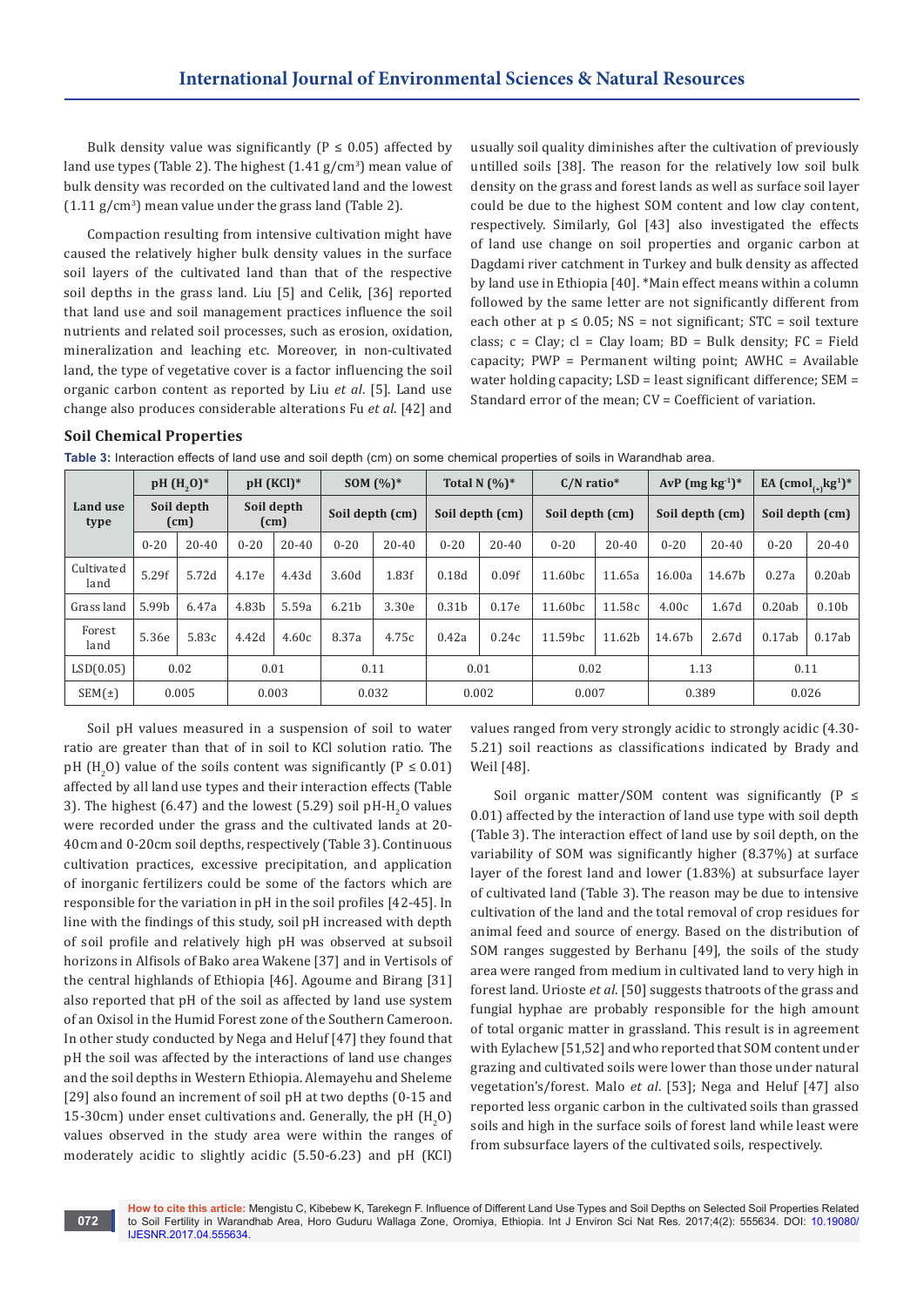Total nitrogen content of soils was significantly ( $P \le 0.01$ ) affected the interaction of land use by soil depth (Table 3). On the other hand, carbon to nitrogen  $(C/N)$  ratio of the soils at the study area was significantly affected by the interaction of land use with soil depth ( $P \le 0.01$ ). On the other hand, it was not significantly (P > 0.05) affected by soil depth (Table 3). The effect of land use by soil depth on total N was significantly higher (0.42%) at the surface layer of the forest land than (0.09%) in the subsurface layer of the cultivated land (Table 3). The mean total N content of the surface soils of the study area was within the range of low in soils of cultivated land to very high in soils of forest land as per total N rating suggested by Berhanu [49,47]. The very high total N content in soils of the forest land could be associated with the high available P and CEC contents of these soils. In their study,Alemayehu and Sheleme [29] also found higher total nitrogen in grassland fields followed by that of enset at 0-15 and 15-30cm soil depths. Moreover, this study was in agreement with Ukaegbu and Akamigbo [54]; Agoume and Birang [31] and Iwara *et al*. [55] they found that total nitrogen as affected by land use systems.

Carbon to nitrogen ratio of the subsurface layer of the cultivated land was significantly higher (11.65) than those under forest and grazing lands at 20-40cm soil depths (Table 3). The C/N ratios were numerically high in the subsurface than surface soil layers. Our current result contradicts the finding of Nega and Heluf [47] who found that land uses did not variant in C/N ratio but these ratios varied across soil depth. Yihenew [56] indicated that the optimum range of the C/N ratio is about 10:1 to 12:1 that provides nitrogen in excess of microbial needs. Accordingly, the C/N ratio of the soil across the study area may be considered to be within the optimum range in all land use types and soil depth. \*Main effect means within a column followed by the same letter are not significantly different from each other at  $p \le 0.05$ LSD = least significant difference; SEM = standard error of the mean; SOM = soil organic matter; total N = total nitrogen; C/N  $=$  carbon to nitrogen ratio; AvP  $=$  available phosphorus; EA  $=$ exchangeable acidity.

## **Available Phosphorus**

The available phosphorus (P) was significantly ( $P \le 0.01$ ) affected by the interaction of the two factors (Table 3 and Appendix I). The content of available P in the cultivated land appeared to be significantly higher than the other two land use types. The higher in available P contents in soils of cultivated land were due to continuous application of mineral P fertilizer for few years as indicated by different farmers in the area. Van der Eijk *et al*. [57] have also reported that the high content of P under maize farms than of grass land soils could be due to the continuous application of phosphorus fertilizer applications. Similarly, Boke [28] also found that high availability of P under enset farms which is due to rapid mineralization and additions of manure and crop residue. Accordingly, by considering the interaction effect of land use with soil depth, the highest (16.00

mg kg<sup>-1</sup>) and the lowest (1.67 mg kg<sup>-1</sup>) available P contents were recorded at the surface soil layer of the cultivated and subsurface soil layer of the grass lands, respectively (Table 3). This result is in agreement with the findings reported by Nega and Heluf [47]; Ekukinam [58]; Alemayehu and Sheleme [29] that soil available P was significantly affected by land use types. The mean available P content of the soils of the study area was within the range of low in soils of grass land to high in soils of cultivated land as per available P rating suggested by [22].

## **Exchangeable Acidity and Basicity**

The exchangeable acidity was not significantly  $(P > 0.05)$ affected by land use and soil depth interaction (Table 3). Considering the absolute figures, relatively higher EA was recorded in soils of the cultivated land as compared to the other land use types (Table 3). These results show that intensive cultivation and application of inorganic fertilizers leads to the higher exchangeable acidity content under the crop field than the other land uses.

The content of exchangeable calcium (Ca) was not significantly  $(P > 0.05)$  affected by the interaction of land use with soil depth (Table 4). Based on the data obtained in the study area, relatively higher exchangeable Ca was recorded in subsurface soil layer of the forest land as compared to the other land use types and their depths (Table 4). According to the rating set by Landon [59], the Ca contents of soils in the study area ranged from high in surface cultivated land to very high in subsurface forest land (Table 4). The present study was in contradicted with Agoume and Birang [31]; Iwara*et al*. [55]; Gebeyaw [32] who reported exchangeable calcium (Ca) was significantly affected by land use systems. However, Alemayehu and Sheleme [29] found higher Ca exchangeable under enset field at 0-15cm soil depths.

Exchangeable K content was significantly  $(P \le 0.01)$ affected by the interaction of land use and soil depth (Table 4). Considering the interaction effects of land use by soil depth, the highest  $(2.15 \text{ cmol}(+)$ /kg) and the lowest  $(0.77 \text{ cmol}(+)$ / kg) exchangeable K contents were recorded at the subsurface layers of the forest land and the surface layers of the cultivated land, respectively (Table 4). The low exchangeable K contents observed under cultivated land could probably due to continuous cultivations and inorganic farming practices in the study area which is supported by previous findings that indicate intensity of weathering, cultivation and use of acid forming inorganic fertilizers affect the distribution of K in the soil system and enhance its depletion [53].

The concentration of exchangeable potassium (K) followed trend of being enset field > grass land >maize farms for the three land uses and depths (0-15 and 15-30cm) and highest cation exchange capacity (CEC) under grassland [29].With the exceptions of the surface layers of the forest land and the subsurface layer of the grass lands, the mean exchangeable K contents of the remaining treatment combinations were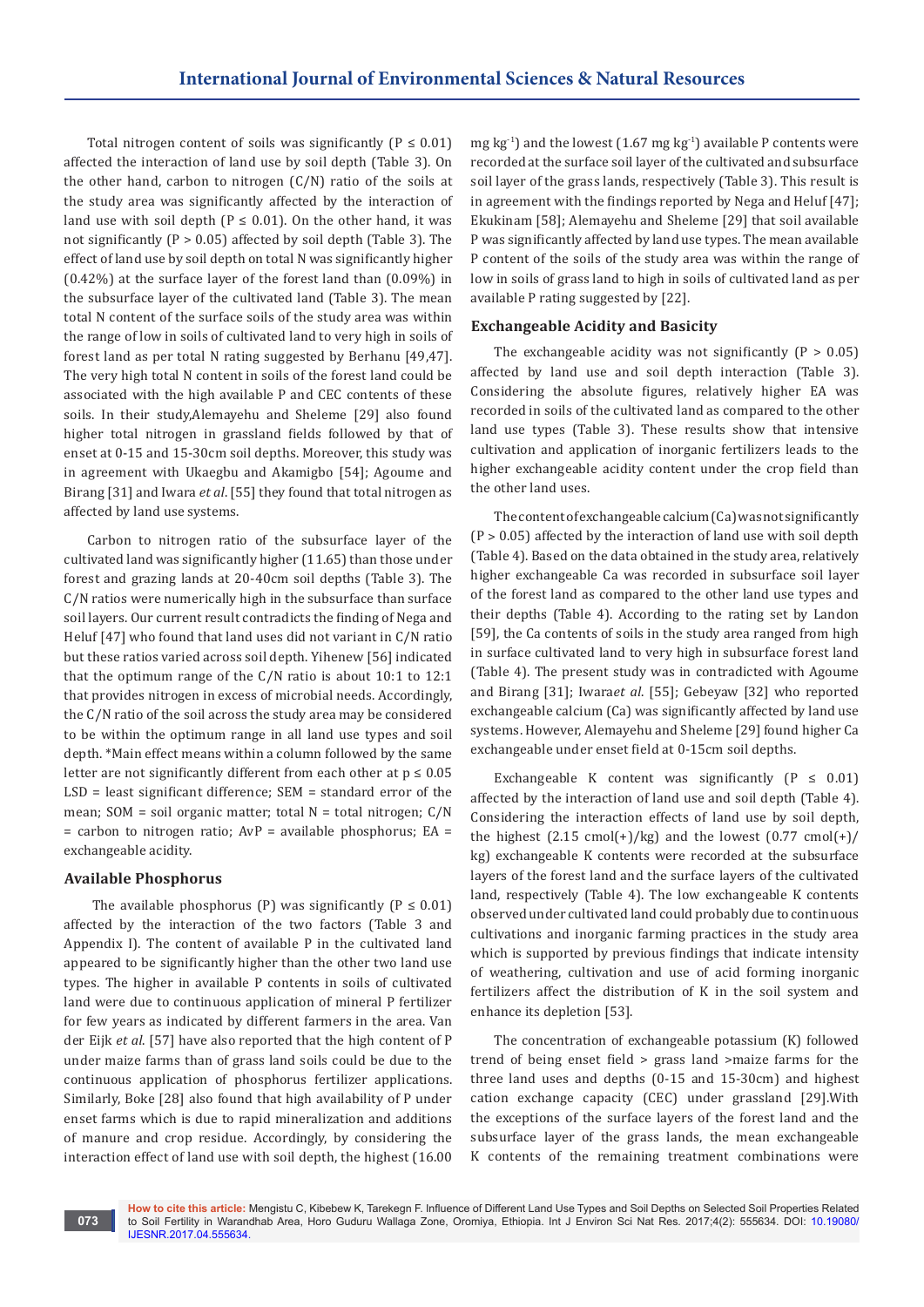significantly different ( $P \le 0.05$ ) from each other due to the interaction effects. The rate of mean exchangeable K values observed in this study ranged from high in cultivated land to very high in forest land Wang et, al. [60,61] (Table 4). Urioste *et al*. [50] reported that, the addition of organic matter increases

the amount of exchangeable cations bases and the low cations bases in cultivated fields are due to the intensive cultivations and continues use of inorganic fertilizers which enhances the loss of base cations through erosion, crop harvest and leaching [62].

|                    | $Na(cmol_{(+)}kg^{-1})^*$<br>Soil depth (cm) |           | $K(cmol_{(+)}kg^{-1})^*$<br>Soil depth (cm) |           |                 | $Ca(cmol_{(+)}kg^{1})*$ |                 | $Mg(cmol_{(+)}kg^{-1})^*$ | $CEC$ (cmol <sub>(+)</sub> kg <sup>-1</sup> )* |        |
|--------------------|----------------------------------------------|-----------|---------------------------------------------|-----------|-----------------|-------------------------|-----------------|---------------------------|------------------------------------------------|--------|
| Land use<br>type   |                                              |           |                                             |           | Soil depth (cm) |                         | Soil depth (cm) |                           | Soil depth (cm)                                |        |
|                    | $0 - 20$                                     | $20 - 40$ | $0 - 20$                                    | $20 - 40$ | $0 - 20$        | $20 - 40$               | $0 - 20$        | $20 - 40$                 | $0 - 20$                                       | 20-40  |
| Cultivated<br>land | 0.13c                                        | 0.14c     | 0.77e                                       | 1.36с     | 10.82b          | 11.00a                  | 3.03c           | 4.20c                     | 32.80d                                         | 23.87e |
| Grass land         | 0.16bc                                       | 0.21ab    | 1.04d                                       | 1.98b     | 14.18ab         | 15.67ab                 | 8.50ab          | 7.80b                     | 39.00a                                         | 35.40b |
| Forest<br>land     | 0.17 <sub>bc</sub>                           | 0.25a     | 1.99b                                       | 2.15a     | 11.90ab         | 16.17a                  | 7.73b           | 9.28a                     | 38.60a                                         | 34.40c |
| LSD(0.05)          | 0.06                                         |           | 0.10                                        |           | 5.33            |                         | 1.42            |                           |                                                | 0.56   |
| $SEM(\pm)$         | 0.012                                        |           | 0.022                                       |           | 1.313           |                         | 0.365           |                           | 0.127                                          |        |

**Table 4:** Interaction effects of land use and soil depth (cm) on exchangeable basic cations and CEC of soils in Warandhab area.

The content of exchangeable Na was significantly ( $P \le 0.01$ ) affected by the interaction of land use by soil depth (Table 4). The effects of land use by soil depth on exchangeable Na was significantly high (0.25 cmol<sub>(+)</sub>/kg) under subsoil layer of the forest land and low  $(0.13 \text{ cmol}_t)/kg$ ) under surface soil layer of the cultivated land (Table 4). According to the rating set by Landon [59], the Na contents of soils in the study area is low. Alemayehu and Sheleme [29] reported higher exchangeable Na exists in the 15-30cm depth in grassland soils under enset field.The increase in basic cations concentration as well as percent base saturation with depth may suggest the existence of downward movement of these constituents exchangeable Ca, Mg, Na and K within the profile. Generally, the lower available exchangeable Na cation under cultivated land is an indicative for the depletion of the surface soils of the study area. Moreover, Negassa [62] reported that intensive cultivation and continuous use of inorganic fertilizers in the cultivated fields that will enhance loss of base cations through leaching, erosion and crop harvest.

## **Cation Exchange Capacity**

The CEC values of the soils in the study area were significantly ( $P \le 0.01$ ) affected by the interaction of land use with soil depth (Table 4). Significant difference in CEC contents due to the interaction of land use and soil depth was observed in the study area as highest (39.00 cmol<sub>(+1</sub>/kg) in surface soil layer of the grass land and lowest (23.87 cmol<sub>(a)</sub>/kg) in subsurface soil layer of the cultivated land. CEC values decreased from the

surface to the subsurface layer under different land use types (Table 4). Based on CEC ratings developed by Landon [59], the CEC content of soils of the study area was rated as high in their CEC. It was generally low in the cultivated land than in the other land use types (Table 4). As indicated by Mesfin [63]; Negassa [62]; Boke [28] the depletion of exchangeable bases as the result of intensive cultivation and application of acid forming inorganic fertilizers which reduced the CEC under the cultivated land. Reid and Dirou [64] reported that oils with large amounts of clay or OM have higher exchange capacities than sandy soils, which are usually low in organic matter. Alemayehu and Sheleme [29]; Wasihun *et al*. [40] also reported high cation exchange capacity (CEC) values under grassland and grazing land compared to cultivated land ,respectively.

Exchangeable magnesium (Mg) was significantly ( $P \le 0.01$ ) affected by land use, but not significantly ( $P > 0.05$ ) affected by soil depth and the interaction of land use with soil depth. The mean values of exchangeable magnesium (Mg) was higher (8.51 cmol<sub>(a)</sub>/kg) under the forest land and lower (3.62 cmol<sub>(a)</sub>/kg) under the cultivated land. As per exchangeable Mg rating set by Landon [59], the Mg contents of soils in the study area was in the range of high in cultivated land to very high in forest land (Table 5). The result of study was in agreement with those reported by Wakene [41], who reported that inorganic fertilizer application is the root cause of soil acidity. In addition, Wang *et, al*. [60]; Iwara *et al*. [55] also indicated that climate and geological history are the main important factors affecting soil properties.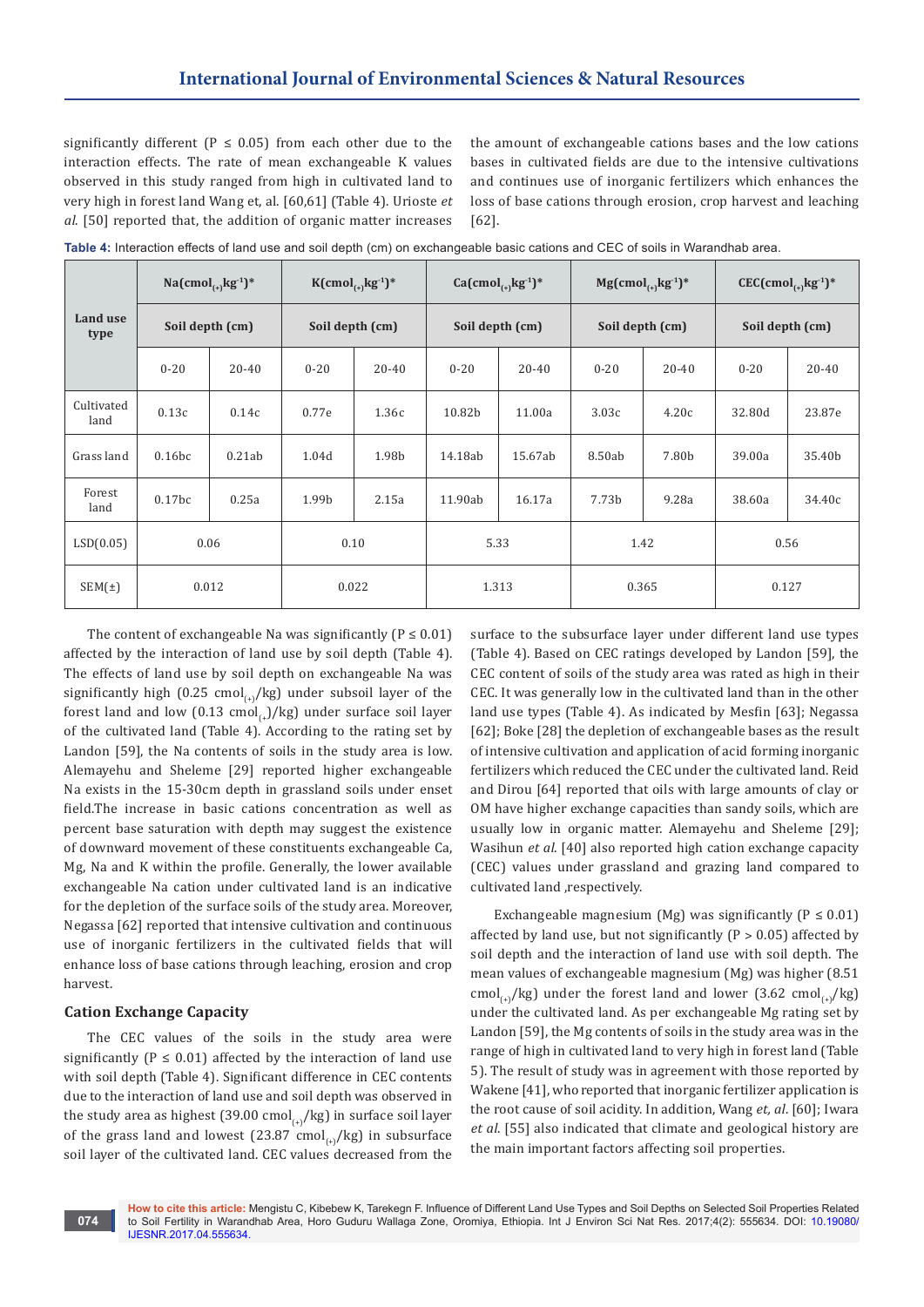| <b>Treatments</b> | $Na(cmol(+)/kg)$  | $K(cmol(+)/kg)$   | $Ca(cmol(+)/kg)$    | $Mg(rmol(+)/kg)$  | $CEC(cmol(+)/kg)$ |  |  |  |  |  |  |
|-------------------|-------------------|-------------------|---------------------|-------------------|-------------------|--|--|--|--|--|--|
| Land use*         |                   |                   |                     |                   |                   |  |  |  |  |  |  |
| Cultivated land   | 0.14 <sub>b</sub> | 1.20c             | 10.90b              | 3.62 <sub>b</sub> | 28.33c            |  |  |  |  |  |  |
| Grass land        | 0.18a             | 1.37 <sub>b</sub> | 14.92a              | 8.15a             | 37.20a            |  |  |  |  |  |  |
| Forest land       | 0.21a             | 2.07a             | 14.03ab             | 8.51a             | 36.50b            |  |  |  |  |  |  |
| LSD(0.05)         | 0.043             | 0.072             | 3.772               | 1.01              | 0.394             |  |  |  |  |  |  |
| SEM $(\pm)$       | 0.015             | 0.131             | 0.958               | 0.369             | 1.254             |  |  |  |  |  |  |
| CV(%)             | 18.900            | 3.632             | 22.066              | 11.612            | 0.903             |  |  |  |  |  |  |
|                   |                   |                   | Soil depths $(cm)*$ |                   |                   |  |  |  |  |  |  |
| $0 - 20$          | 0.15 <sub>b</sub> | 1.27 <sub>b</sub> | 12.30a              | 6.42a             | 36.80a            |  |  |  |  |  |  |
| 20-40             | 0.20a             | 1.83a             | 14.28a              | 7.09a             | 31.22b            |  |  |  |  |  |  |
| LSD(0.05)         | 0.035             | 0.059             | 3.080               | 0.824             | 0.322             |  |  |  |  |  |  |
| SEM(t)            | 0.015             | 0.154             | 1.026               | 0.832             | 1.425             |  |  |  |  |  |  |

**Table 5:** Main effects of land use and soil depth on exchangeable basic cations and CEC in Warandhab area.

## **Extractable micronutrients (Fe, Mn, Zn and Cu)**

The contents of extractable micronutrients (Zn, Mn and Cu) were significantly ( $P \le 0.01$ ) affected by the interaction of land use by soil depth (Table 6), while Fe was significantly ( $P \le 0.01$ ) affected by land use and soil depth, but not significantly  $(P > 0.05)$ affected by the interaction of land use with soil depth (Table 7). As to the ratings of Sims and Johnson the critical level of soil available (DTPA extractable) Fe, Cu, and Mn are 2.5-4.5, 0.1-2.5 and 1-50 mg/kg, respectively. Therefore, the soil contents of extractable micronutrients in all land use types with depth were above the critical levels indicating that there is no deficiency of these micronutrients in the study area (Table 6). According to the report of Alemayehu and Sheleme [29]; Wasihun *et al*. [40] in that micronutrient status was significantly influenced by different land use systems and soil depth. Accordingly, the contents of all these micronutrients were higher at the surface (0-20 cm) layer

than in the subsoil layer of all land use types (Tables 6 & 7). This is due to the lower contents of exchangeable bases in the surface layer which is decreased as the result of leaching. In study conducted by Wasihun *et al*. [40] at Itang-Kir Area of Gambella Region, Ethiopia, higher extractable micronutrient cations (Fe, Mn, Zn and Cu) were available in grazing land use compared to cultivated land. Laiho et al. [65] also studied the variability in extractable micronutrient (Fe, Mn and Zn) within floristically defined peat land sites. Considering the main effects of land use, the highest contents of Fe (19.74mg/kg), Mn (84.04 mg/kg), Zn (1.87 mg/kg), and Cu (3.03 mg/kg) were recorded under the cultivated land, while the lowest Fe (15.53mg/kg), Mn (47.55 mg/kg), Zn (1.38 mg/kg), and Cu (1.51 mg/kg) were observed under the grass land (Table 7). \*Main effect means within a column followed by the same letter are not significantly different from each other at  $p \le 0.05$  LSD = least significant difference; SEM = standard error of the mean; CV = coefficient of variation.

|  | Table 6: Interaction effects of land use and soil depth (cm) on available micronutrients of soils in Warandhab area. |
|--|----------------------------------------------------------------------------------------------------------------------|
|--|----------------------------------------------------------------------------------------------------------------------|

| Land use<br>type   | Fe $(mg kg-1)$ *<br>Soil depth (cm) |           | Mn $(mg kg-1)$ *<br>Soil depth (cm) |                    |          | $\text{Zn}$ (mg kg <sup>-1</sup> ) <sup>*</sup> | Cu $(mg kg-1)$ * |           |  |
|--------------------|-------------------------------------|-----------|-------------------------------------|--------------------|----------|-------------------------------------------------|------------------|-----------|--|
|                    |                                     |           |                                     |                    |          | Soil depth (cm)                                 | Soil depth (cm)  |           |  |
|                    | $0 - 20$                            | $20 - 40$ | $0 - 20$                            | $20 - 40$          | $0 - 20$ | $20 - 40$                                       | $0 - 20$         | $20 - 40$ |  |
| Cultivated<br>land | 20.04a                              | 19.44a    | 89.03a                              | 79.05 <sub>h</sub> | 2.49a    | 1.24c                                           | 3.39a            | 2.67b     |  |
| Grass land         | 16.77c                              | 14.29d    | 67.61d                              | 27.50e             | 1.42c    | 1.35c                                           | 1.57c            | 1.46c     |  |
| Forest land        | 18.05b                              | 16.48c    | 79.61b                              | 70.99c             | 2.19b    | 1.16c                                           | 2.46b            | 2.38b     |  |
| LSD(0.05)          | 1.20                                |           | 2.74                                |                    | 0.27     |                                                 | 0.34             |           |  |
| SEM(t)             | 0.294                               |           | 0.803                               |                    | 0.057    |                                                 | 0.070            |           |  |

**How to cite this article:** Mengistu C, Kibebew K, Tarekegn F. Influence of Different Land Use Types and Soil Depths on Selected Soil Properties Related to Soil Fertility in Warandhab Area, Horo Guduru Wallaga Zone, Oromiya, Ethiopia. Int J Environ Sci Nat Res. 2017;4(2): 555634. DOI: [10.19080/](http://dx.doi.org/10.19080/IJESNR.2017.04.555634) [IJESNR.2017.04.555634.](http://dx.doi.org/10.19080/IJESNR.2017.04.555634)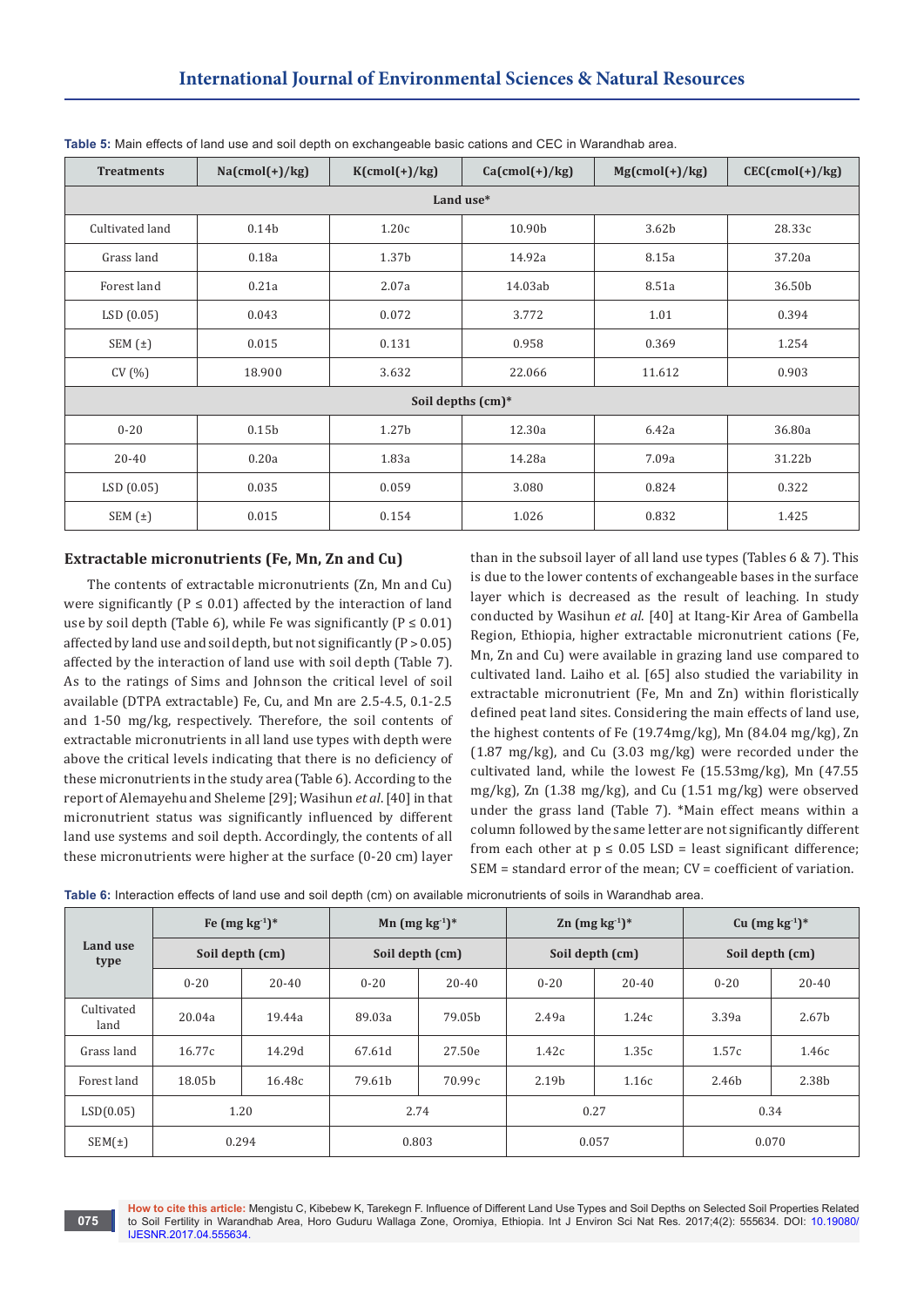|                   |        |                   | Extractable micronutrients (mg/kg) |                   |  |  |  |  |  |  |  |
|-------------------|--------|-------------------|------------------------------------|-------------------|--|--|--|--|--|--|--|
| <b>Treatments</b> | Fe     | Mn                | Zn                                 | Cu                |  |  |  |  |  |  |  |
| Land use*         |        |                   |                                    |                   |  |  |  |  |  |  |  |
| Cultivated land   | 19.74a | 84.04a            | 1.87a                              | 3.03a             |  |  |  |  |  |  |  |
| Grass land        | 15.53c | 47.55c            | 1.38c                              | 1.51c             |  |  |  |  |  |  |  |
| Forest land       | 17.26b | 75.29b            | 1.68b                              | 2.42 <sub>b</sub> |  |  |  |  |  |  |  |
| LSD(0.05)         | 0.850  | 1.934             | 0.189                              | 0.237             |  |  |  |  |  |  |  |
| SEM $(t)$         | 0.440  | 4.419             | 0.180                              | 0.094             |  |  |  |  |  |  |  |
| CV(%)             | 3.776  | 2.181             | 8.965                              | 7.935             |  |  |  |  |  |  |  |
|                   |        | Soil depths (cm)* |                                    |                   |  |  |  |  |  |  |  |
| $0 - 20$          | 18.28a | 78.75a            | 2.01a                              | 2.47a             |  |  |  |  |  |  |  |
| $20 - 40$         | 16.73b | 59.18b            | 1.27 <sub>b</sub>                  | 2.17 <sub>b</sub> |  |  |  |  |  |  |  |
| LSD(0.05)         | 0.694  | 1.580             | 0.154                              | 0.193             |  |  |  |  |  |  |  |
| SEM(t)            | 0.645  | 5.584             | 0.112                              | 0.230             |  |  |  |  |  |  |  |

**Table 7:** Main effects of land use and soil depth on available micronutrients in Warandhab area.

## **Conclusion**

The result of this finding suggests that the textural class of cultivated and grass land were clayey, whereas it was clay loam for forest land. The mean bulk density value of cultivated land was significantly greater than the value in the forest and grass land. Soil water content were highly significantly affected by land use and soil depth whereas the mean exchangeable Mg and K content of the soil were highly significantly affected by land use but not by soil depth. On the other hand, Ca was not affected by both land use and soil depth. The mean value of exchangeable Na, K, Ca and Mg were relatively lower in the surface and higher in the subsurface soil layers of cultivated and forest lands, respectively. The value of exchangeable bases relatively increases with soil depth. The mean CEC content of the soil were highly significantly affected by both land use and soil depth. However, it was greater in the surface grass land and lower in subsurface cultivated land. The values of available Fe, Zn and Cu observed were highly significantly affected by land use and soil depth while the mean value of available Mn was highly significantly affected by land use but not with soil depth.

# **Acknowledgment**

First of all, we would like to express our gratitude to the School of the whole Natural Resource Management and Environmental Science, Soil Science Section of Haramaya University. The staff of Nekemte Soil Laboratory Center and Holetta Agricultural research Center all soil laboratory team members, are highly acknowledged for their open and genuine approach and their kindness in allowing using resources of the center and laboratory analysis for this study.

#### **References**

1. [Griffiths BS, Ball BC and Bohanec M \(2010\) Integrating soil quality](http://www.sciencedirect.com/science/article/pii/S0929139310001149)  [changes to arable agricultural systems following organic matter](http://www.sciencedirect.com/science/article/pii/S0929139310001149)  [addition, or adoption of a ley-arable rotation. Appl Soil Ecol 46\(1\): 43-](http://www.sciencedirect.com/science/article/pii/S0929139310001149) [53.](http://www.sciencedirect.com/science/article/pii/S0929139310001149)

- 2. [Jansen DM JJ, Stoorvogel, RA Shipper \(1995\) Using sustainability](http://library.wur.nl/ojs/index.php/njas/article/view/585)  [indicators in agricultural land use analysis: An example from Costa](http://library.wur.nl/ojs/index.php/njas/article/view/585)  [Rica. Neth J Agr Sci 43\(1\): 61-82.](http://library.wur.nl/ojs/index.php/njas/article/view/585)
- 3. [Sun B, Zhou SL, Zhao \(2003\) Evaluation of spatial and temporal](http://www.cern.ac.cn/ftp/0303%20Evaluation%20of%20spatial%20and%20temporal%20changes)  [changes of soil quality based on geostatistical analysis in the hill region](http://www.cern.ac.cn/ftp/0303%20Evaluation%20of%20spatial%20and%20temporal%20changes)  [of subtropical China. Geoderma 115: 85-99.](http://www.cern.ac.cn/ftp/0303%20Evaluation%20of%20spatial%20and%20temporal%20changes)
- 4. [Qi YBJL, Darilek \(2009\) Evaluating soil quality indices in an agricultural](https://www.researchgate.net/publication/223760024_Evaluating_soil_quality_indices_in_an_agricultural_region_of_Jiangsu_Province_China)  [region of Jiangsu Province, China. Geodema 149: 325-334.](https://www.researchgate.net/publication/223760024_Evaluating_soil_quality_indices_in_an_agricultural_region_of_Jiangsu_Province_China)
- 5. [Liu XL, YQHe HL, Zhang \(2010\) Impact of land use and soil fertility](https://www.researchgate.net/publication/241105330_Impact_of_Land_Use_and_Soil_Fertility_on_Distributions_of_Soil_Aggregate_Fractions_and_Some_Nutrients)  [on distributions of soil aggregate fractions and some nutrients.](https://www.researchgate.net/publication/241105330_Impact_of_Land_Use_and_Soil_Fertility_on_Distributions_of_Soil_Aggregate_Fractions_and_Some_Nutrients)  [Pedosphere 20: 666-673.](https://www.researchgate.net/publication/241105330_Impact_of_Land_Use_and_Soil_Fertility_on_Distributions_of_Soil_Aggregate_Fractions_and_Some_Nutrients)
- 6. [Asrat A \(1992\) Assessment of runoff and soil loss under different cover](http://agris.fao.org/agris-search/search.do?recordID=ET19930080581)  [crops and slope lengths. pp. 45-50.](http://agris.fao.org/agris-search/search.do?recordID=ET19930080581)
- 7. [Belay S \(2003\) Integrated watershed management approach to](http://www.sciepub.com/reference/98567)  [sustainable land management \(Experience of SARDP in East Gojjam](http://www.sciepub.com/reference/98567)  [and South Wollo pp.127-136.](http://www.sciepub.com/reference/98567)
- 8. Hurni H (1988) Degradation and conservation of the resources in the Ethiopian highlands. Mountain Research and Development 8 (3): 123- 130.
- 9. [Solomon D J, Lehmann M, Tekalign F, \(2002\) Phosphorus forms](http://citeseerx.ist.psu.edu/viewdoc/download?doi=10.1.1.182.9989&rep=rep1&type=pdf)  [and dynamics as influenced by land use changes in the sub-humid](http://citeseerx.ist.psu.edu/viewdoc/download?doi=10.1.1.182.9989&rep=rep1&type=pdf)  [Ethiopian highlands. Geoderma 105: 21-48.](http://citeseerx.ist.psu.edu/viewdoc/download?doi=10.1.1.182.9989&rep=rep1&type=pdf)
- 10. [Mulugeta L \(2004\) Effects of land use changes on soil quality and](http://citeseerx.ist.psu.edu/viewdoc/download?doi=10.1.1.459.8284&rep=rep1&type=pdf)  [native flora degradation and restoration in the highlands of Ethiopia:](http://citeseerx.ist.psu.edu/viewdoc/download?doi=10.1.1.459.8284&rep=rep1&type=pdf)  [Implication for sustainable land management. PhD Thesis Presented](http://citeseerx.ist.psu.edu/viewdoc/download?doi=10.1.1.459.8284&rep=rep1&type=pdf)  [to Swedish University of Agricultural Sciences, pp. 64.](http://citeseerx.ist.psu.edu/viewdoc/download?doi=10.1.1.459.8284&rep=rep1&type=pdf)
- 11. [Smith CJ, G Goh \(1995\) Effects of organic and inorganic calcium](http://onlinelibrary.wiley.com/doi/10.1111/j.1365-2389.1995.tb01812.x/abstract)  [compounds on soil solution pH and Al concentration. European Journal](http://onlinelibrary.wiley.com/doi/10.1111/j.1365-2389.1995.tb01812.x/abstract)  [of Soil Science 46: 53-63.](http://onlinelibrary.wiley.com/doi/10.1111/j.1365-2389.1995.tb01812.x/abstract)
- 12. [Cotrufo F, Conant R and K Paustian \(2011\) Soil organic matter](https://link.springer.com/article/10.1007/s11104-010-0617-6)  [dynamics: land use, management and global change. Plant Soil 338:](https://link.springer.com/article/10.1007/s11104-010-0617-6)  [1-3.](https://link.springer.com/article/10.1007/s11104-010-0617-6)
- 13. [Post W, Kwon \(2000\) Soil carbon sequestration and land-use change:](http://onlinelibrary.wiley.com/doi/10.1046/j.1365-2486.2000.00308.x/abstract)  [processes and potentials. Global Change Biology 6\(3\): 317-327.](http://onlinelibrary.wiley.com/doi/10.1046/j.1365-2486.2000.00308.x/abstract)
- 14. [Sanchez M, Soriano G, Delgado R \(2002\) Soil quality in Mediterranean](https://www.researchgate.net/publication/242125638_Soil_Quality_in_Mediterranean_Mountain_Environments_Effects_of_Land_Use_Change)  [mountain environments: effects of land use change. Soil Sci Soc Am J](https://www.researchgate.net/publication/242125638_Soil_Quality_in_Mediterranean_Mountain_Environments_Effects_of_Land_Use_Change)  [66: 948-958.](https://www.researchgate.net/publication/242125638_Soil_Quality_in_Mediterranean_Mountain_Environments_Effects_of_Land_Use_Change)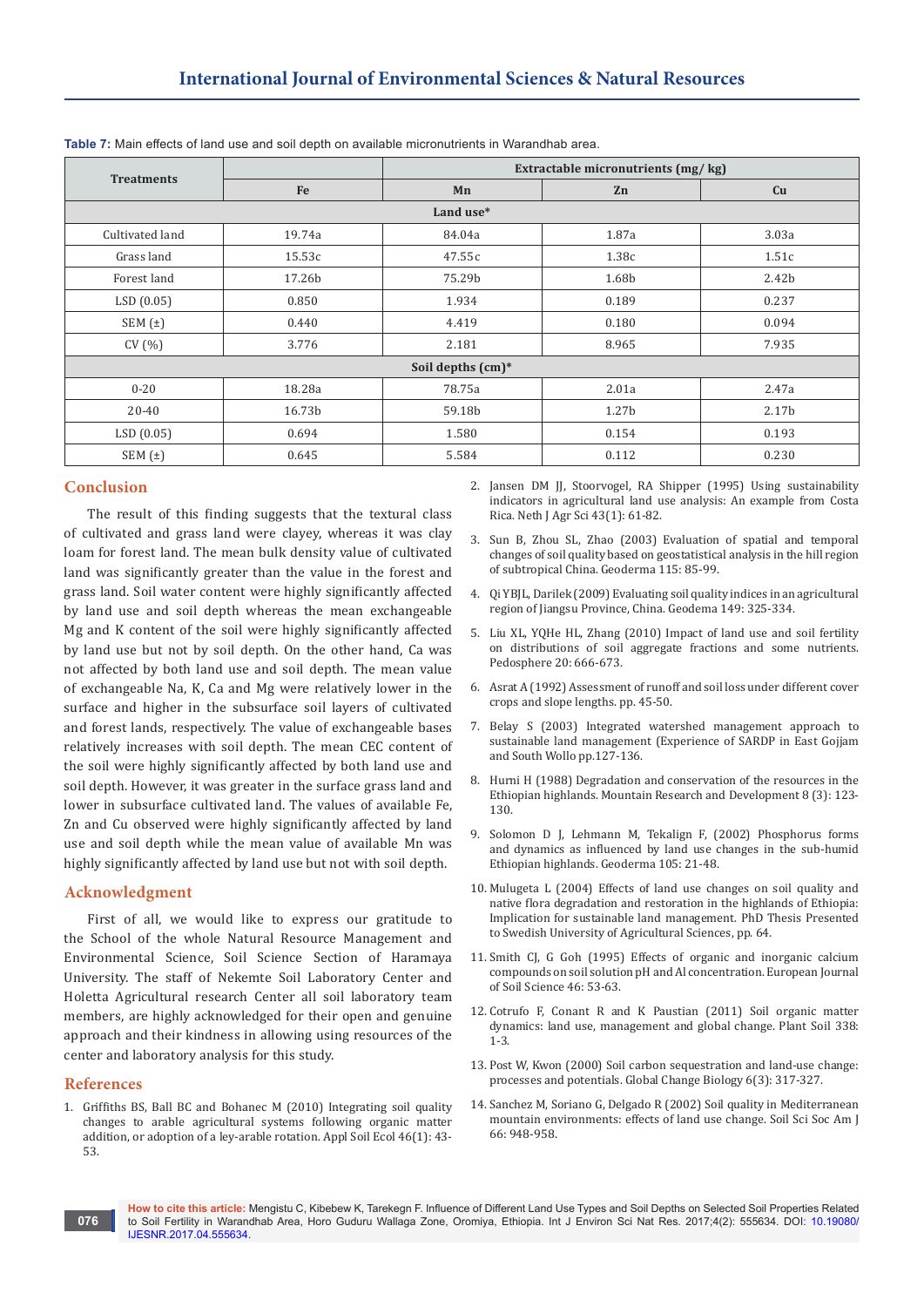- 15. [Powers JS, Read JS\( 2004\) Estimating soil carbon fluxes following land](http://onlinelibrary.wiley.com/doi/10.1111/j.1365-2486.2004.00736.x/abstract)[cover change: a test of some critical assumptions for a region in Costa](http://onlinelibrary.wiley.com/doi/10.1111/j.1365-2486.2004.00736.x/abstract)  [Rica. Global Change Biology 10\(21\): 170-181.](http://onlinelibrary.wiley.com/doi/10.1111/j.1365-2486.2004.00736.x/abstract)
- 16. [Genxu W M, Haiyan \(2004\) Impact of land use changes on soil carbon,](http://onlinelibrary.wiley.com/doi/10.1111/j.1475-2743.2004.tb00334.x/full)  [nitrogen and phosphorus and water pollution in an arid region of](http://onlinelibrary.wiley.com/doi/10.1111/j.1475-2743.2004.tb00334.x/full)  [northwest China. Soil Use and Management 20\(1\):32-39.](http://onlinelibrary.wiley.com/doi/10.1111/j.1475-2743.2004.tb00334.x/full)
- 17. Day PR (1965) Hydrometer method of particle size analysis. pp. 562- 563. In: C.A. Black (eds), Methods of soil analysis. Agron, India.
- 18. Black CA, (1965) Methods of soil analysis. Part I, American Society of Agronomy. Madison, Wisconsin, USA, pp. 1572.
- 19. [Peach M \(1965\) Hydrogen ion activity: In "Methods of soil analysis.''](http://vlab.amrita.edu/?sub=2&brch=193&sim=1549&cnt=1)  [pp. 374-390](http://vlab.amrita.edu/?sub=2&brch=193&sim=1549&cnt=1)
- 20. [Walkley A, Black \(1934\) An examination of the Degtjareff method for](http://journals.lww.com/soilsci/citation/1934/01000/an_examination_of_the_degtjareff_method_for.3.aspx)  [determining soil organic matter and a proposed modification of the](http://journals.lww.com/soilsci/citation/1934/01000/an_examination_of_the_degtjareff_method_for.3.aspx)  [chromic acid titration method. Soil Sci 37: 29-38.](http://journals.lww.com/soilsci/citation/1934/01000/an_examination_of_the_degtjareff_method_for.3.aspx)
- 21. Sahlemedhin S, Taye (2000) Procrdures for soil and plant anlysis. National Soil Research Centre, Ethiopian Agricultural Research Organization, Ethiopia, pp.110.
- 22. [Olsen SR CV, Cole FS, Watanable L, Dean \(1954\) Estimation of avariable](http://library.wur.nl/WebQuery/clc/580010)  [phosphorus in soil by extraction with sodium bicarbonate. USDA](http://library.wur.nl/WebQuery/clc/580010)  [Circular 939: 1-19.](http://library.wur.nl/WebQuery/clc/580010)
- 23. [Thomas,GW \(1990\) Exchangeable cations. In: Methods of soil analysis](https://hal.inria.fr/file/index/docid/885821/filename/hal-00885821.pdf)  [17 \(1\): 9-16.](https://hal.inria.fr/file/index/docid/885821/filename/hal-00885821.pdf)
- 24. [Chapman HD \(1965\) Cation exchange capacity. In: CA Black LE](http://www.scirp.org/(S(351jmbntvnsjt1aadkposzje))/reference/ReferencesPapers.aspx?ReferenceID=1093779)  [Ensminger and FE pp. 1569.](http://www.scirp.org/(S(351jmbntvnsjt1aadkposzje))/reference/ReferencesPapers.aspx?ReferenceID=1093779)
- 25. McLean EO (1965) Aluminum Methods of Soil Analysis. Agron Wisconsin, USA 102(2): 978-998.
- 26. SAS (Statistical Analysis System) Institute (1996) The SAS system for windows, version SAS Institute Inc Cary NC, USA.
- 27. Shiferaw Bole (2004) Soil phosphorous fractions influenced by different cropping system in Andosols and Nitisols in Kambata-Tenbaro and Wolaita Zones, SNNPRS, Ethiopia. MSc Thesis Submitted to School of Graduate Studies, Alemaya University, Ethiopia, pp. 126.
- 28. [Alemayehu K \(2013\) Effects of different land use systems on selected](http://www.academicjournals.org/article/article1381829646_Kiflu%20and%20Beyene.pdf)  [soil properties in South Ethiopia. J. Soil Sci. and Env Man 5: 100-107.](http://www.academicjournals.org/article/article1381829646_Kiflu%20and%20Beyene.pdf)
- 29. Boke S (2004) Soil phosphorus fractions as influenced by different cropping systems in Andosols and Nitosols in Kembata-Tembaro and Wolayta Zones, pp. 131.
- 30. [Buol SW \(1997\) Soil genesis and classification. The Iowa State](https://www.abebooks.com/book-search/isbn/081381460x/)  [University Press, Ammes pp. 360.](https://www.abebooks.com/book-search/isbn/081381460x/)
- 31. [Agoume V, Birang \(2009\) Impact of Land-use Systems on some Physical](https://www.researchgate.net/publication/45266252_I)  [and Chemical Soil Properties of an Oxisol in the Humid Forest Zone of](https://www.researchgate.net/publication/45266252_I)  [Southern Cameroon. Tropicultura 27: 15-20.](https://www.researchgate.net/publication/45266252_I)
- 32. [Gebeyaw \(2015\) Assessment of Soil Fertility Variation in Different](http://pubs.sciepub.com/ijebb/3/1/3/)  [Land Uses and Management Practices in Maybar Watershed, South](http://pubs.sciepub.com/ijebb/3/1/3/)  [Wollo Zone, North Ethiopia. International Journal of Environmental](http://pubs.sciepub.com/ijebb/3/1/3/)  [Bioremediation & Biodegradation 1: 15-22.](http://pubs.sciepub.com/ijebb/3/1/3/)
- 33. [Jaiyeoba I \(2001\) Soil rehabilitation through afforestation: Evaluation](http://onlinelibrary.wiley.com/doi/10.1002/ldr.447/abstract)  [of the performance of eucalyptus and pine plantations in a Nigerian](http://onlinelibrary.wiley.com/doi/10.1002/ldr.447/abstract)  [savanna environment 12: 183-194.](http://onlinelibrary.wiley.com/doi/10.1002/ldr.447/abstract)
- 34. [VoundiNkana JC, J Tonye \(2002\) Assessment of certain soil properties](http://onlinelibrary.wiley.com/doi/10.1002/ldr.519/abstract)  [related to different land-use systems in the Kaya watershed of the](http://onlinelibrary.wiley.com/doi/10.1002/ldr.519/abstract)  [humid forest zone of Cameroon. Land Degradation and Development](http://onlinelibrary.wiley.com/doi/10.1002/ldr.519/abstract)  [1 4\(1\).](http://onlinelibrary.wiley.com/doi/10.1002/ldr.519/abstract)
- 35. [Shepherd G, Bureh \(2000\) Land use affects the distribution of soil](https://link.springer.com/article/10.1007/s003740050667)  [inorganic nitrogen in smallholder production systems in Kenya.](https://link.springer.com/article/10.1007/s003740050667)  [Biology and Fertility of Soil 31: 348-355.](https://link.springer.com/article/10.1007/s003740050667)
- 36. [Celik \(2005\) Land-use effects on organic matter and physical](https://www.researchgate.net/publication/223734551)  [properties of soil in a southern Mediterranean highland of Turkey. Soil](https://www.researchgate.net/publication/223734551)  [Tillage Res 83: 270-277.](https://www.researchgate.net/publication/223734551)
- 37. Wakene (2001) Assessment of important physicochemical properties of DystricUdalf (DystricNitosols) under different management systems in Bako area, western Ethiopia. MSc Thesis Submitted to School of Graduate Studies, Alemaya University, Ethiopia, p. 93
- 38. Ahmed H, (2002) Assessment of spatial variability of some physicochemical properties of soils under different elevations and land use systems in the western slopes of Mount Chilalo, Arsi. MSc Thesis Submitted to the School of Graduate Studies, Alemaya University, Ethiopia, pp. 111.
- 39. [Beernaert \(1990\) Simple and practical methods to evaluate analytical](http://www.aascit.org/journal/archive2?journalId=923&paperId=4217)  [data of soil profiles. Maputo, Mozambique 3\(2\): 123-125](http://www.aascit.org/journal/archive2?journalId=923&paperId=4217).
- 40. Neris Jiménez (2012 ) Vegetation and land-use effects on soil properties and water infiltration of Andisols in Tenerife 98: 55-62.
- 41. [Offiong, Iwara \(2009\) Effects of Land Use Change on Soil Physico-](http://www.scirp.org/journal/PaperInformation.aspx?paperID=53154)[Chemical Properties in a South-Southern Nigeria. African Journal of](http://www.scirp.org/journal/PaperInformation.aspx?paperID=53154)  [environment, Pollution and Health 7: 47-51.](http://www.scirp.org/journal/PaperInformation.aspx?paperID=53154)
- 42. Fu B L, Che (2000) The relationships between land use and soil conditions in the hilly area of the loess plateau in northern Shaanxi, China. Catena 39: 69-78.
- 43. [Gol \(2009\) Effects of Land Use Change on Soil Properties and](http://jeb.co.in/journal_issues/200909_sep09_supp/paper_09.pdf)  [Organic Carbon at Dagdami River Catchment in Turkey. Journal of](http://jeb.co.in/journal_issues/200909_sep09_supp/paper_09.pdf)  [Environmental Biology 30: 825-830.](http://jeb.co.in/journal_issues/200909_sep09_supp/paper_09.pdf)
- 44. [Wasihun M, Muktar \(2015\) Evaluation of the Effect of Land Use](http://www.iiste.org/Journals/index.php/JBAH/article/view/23240)  [Types on Selected Soil Physico-Chemical Properties in Itang-Kir Area](http://www.iiste.org/Journals/index.php/JBAH/article/view/23240)  [of Gambella Region, Ethiopia. Journal of Biology, Agriculture and](http://www.iiste.org/Journals/index.php/JBAH/article/view/23240)  [Healthcare 11: 2224-3208.](http://www.iiste.org/Journals/index.php/JBAH/article/view/23240)
- 45. [ZhaoQ, Zeng \(2008\) Effect of Land Cover Change on Soil Phosphorus](https://www.researchgate.net/publication/251633152_Effect_o)  [Fractions in SoutheasternHorqin Sandy Land, Northern China](https://www.researchgate.net/publication/251633152_Effect_o)  [Pedosphere 18: 741-748.](https://www.researchgate.net/publication/251633152_Effect_o)
- 46. Tamirat T (1992) Vertisols of the Central Highlands, Ethiopia Characterization, Classification, and Evaluation, of the Phosphorus status.
- 47. [Nega E, Heluf \(2013\) Effect of land use changes and soil depth on](http://www.arpnjournals.com/jabs/research_papers/rp_2013/jabs_0313_538.pdf)  [soil organic matter, total nitrogen and available phosphorus contents](http://www.arpnjournals.com/jabs/research_papers/rp_2013/jabs_0313_538.pdf)  [of soils in Senbat watershed, western Ethiopia. ARPN Journal of](http://www.arpnjournals.com/jabs/research_papers/rp_2013/jabs_0313_538.pdf)  [Agricultural and Biological Science 8 \(3\): 1990-6145.](http://www.arpnjournals.com/jabs/research_papers/rp_2013/jabs_0313_538.pdf)
- 48. Brady N, Weil (2002) The nature and properties of soils. (13<sup>th</sup> edn), The Iowa state, India.
- 49. [Berhanu D \(1980\) The physical criteria and their rating proposed for](http://www.fao.org/docrep/field/009/as000e/as000e.pdf)  [land evaluation in the highland region of Ethiopia. Land use planning](http://www.fao.org/docrep/field/009/as000e/as000e.pdf)  [and regulatory department, MoA, Addis Ababa, Ethiopia 8\(3\): 1990-](http://www.fao.org/docrep/field/009/as000e/as000e.pdf) [6145.](http://www.fao.org/docrep/field/009/as000e/as000e.pdf)
- 50. [Uriost A, Hevia \(2006\) Cultivation effects on the distribution of organic](https://www.researchgate.net/publication/248167102_Cultivation_effects_on_the_distributi)  [carbon, total nitrogen and phosphorus in soils of the semiarid region](https://www.researchgate.net/publication/248167102_Cultivation_effects_on_the_distributi)  [of Argentinian Pampas. Geoderma 136: 621-630.](https://www.researchgate.net/publication/248167102_Cultivation_effects_on_the_distributi)
- 51. [Eylachew Z \(1999\) Selected physical, chemical and mineralogical](http://agris.fao.org/agris-search/search.do?recordID=ET2009000031)  [characteristics of major soils occurring in Chercher highlands, eastern](http://agris.fao.org/agris-search/search.do?recordID=ET2009000031)  [Ethiopia. Ethio J Natu Resource 2: 173-185.](http://agris.fao.org/agris-search/search.do?recordID=ET2009000031)
- 52. [Dawit S, F Fritzsche, M Tekalign, J Lehmann, W Zech \(2002\) Soil](https://www.researchgate.net/publication/304606314_Soil_Organic_Matter_Composition_in_the_Subhumid_Ethiopian_Highlands_as_Influenced_by_Deforestation_and_Agricultural_Management)  [organic matter composition in the sub-humid Ethiopian highlands as](https://www.researchgate.net/publication/304606314_Soil_Organic_Matter_Composition_in_the_Subhumid_Ethiopian_Highlands_as_Influenced_by_Deforestation_and_Agricultural_Management)  [influenced by deforestation and agricultural management. Soil Sci Soc](https://www.researchgate.net/publication/304606314_Soil_Organic_Matter_Composition_in_the_Subhumid_Ethiopian_Highlands_as_Influenced_by_Deforestation_and_Agricultural_Management)  [Am J 66: 68-82.](https://www.researchgate.net/publication/304606314_Soil_Organic_Matter_Composition_in_the_Subhumid_Ethiopian_Highlands_as_Influenced_by_Deforestation_and_Agricultural_Management)
- 53. [Malo DD, Schumacher TE, JJ Doolittle \(2005\) Long-term cultivation](http://agris.fao.org/agris-search/search.do?recordID=US201300988418)  [impacts on selected soil properties in the northern Great Plains. Soil](http://agris.fao.org/agris-search/search.do?recordID=US201300988418)  [Tillage Res 81: 277-291.](http://agris.fao.org/agris-search/search.do?recordID=US201300988418)